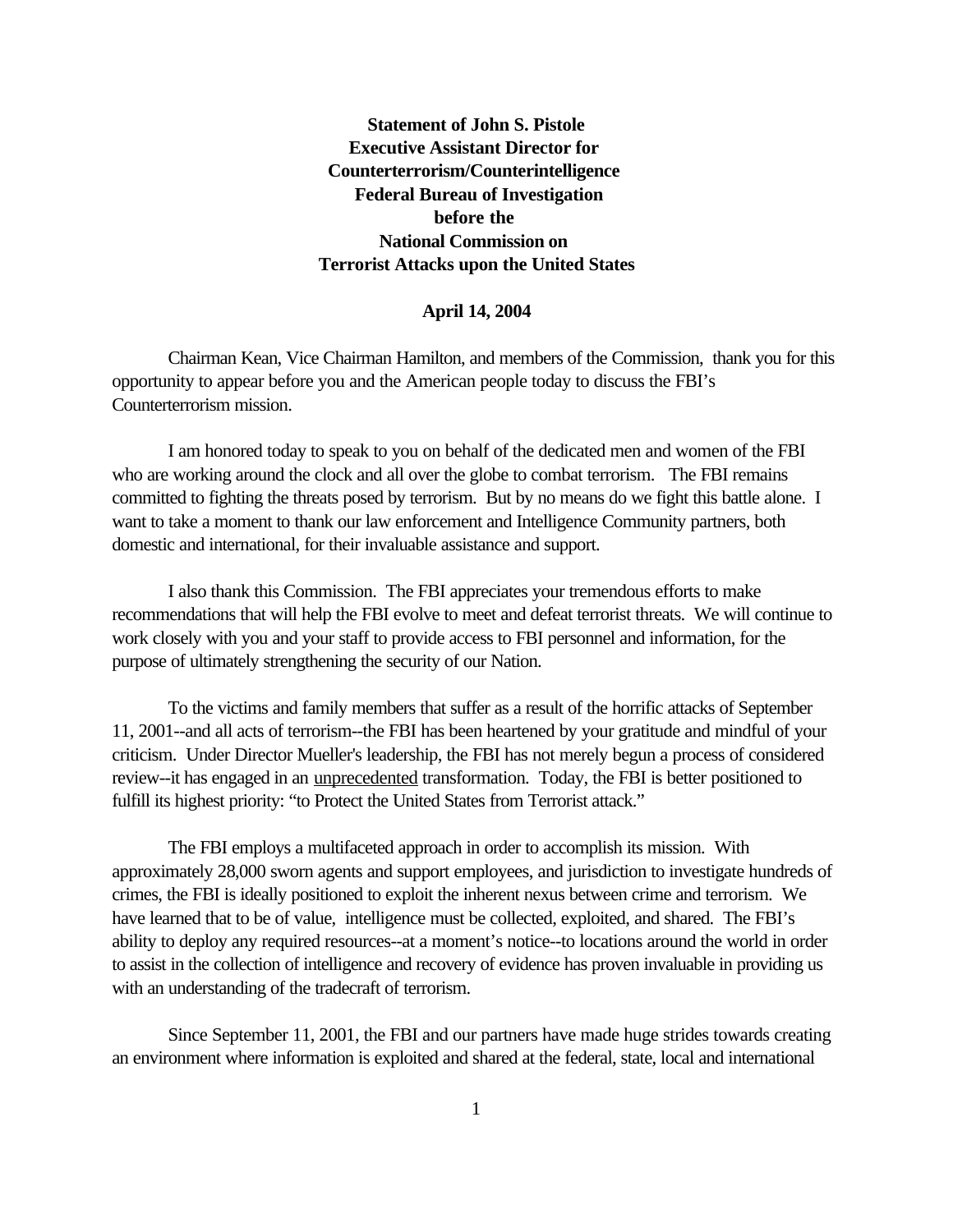levels. We have upgraded our computer systems. We have significantly expanded our Joint Terrorism Task Forces (JTTF), and have hired additional language experts.

Since September 11th, the FBI has investigated more than 4,000 threats to the U.S. and the number of active FBI investigations into potential terrorist activity has quadrupled. Working with our partners, we have also disrupted terrorist activities on multiple occasions inside the U.S., primarily terrorist financing operations.

In order to achieve success in this war on terror, we have transformed the FBI's Counterterrorism Division and program from one that was primarily reactive to one that is more collaborative and proactive; we have transformed the Intelligence Program and Integrated Criminal and Intelligence Operations; we have improved information sharing with other federal agencies and state and local governments; and enhanced our operational capabilities within FBIHQ and all local Field Offices. I will outline the details of these efforts for you today.

# **Cultural and Organizational Transformation:**

- We created the Foreign Terrorist Tracking Task Force (FTTTF) to keep foreign terrorists and their supporters out of the U.S.
- We established the National Joint Terrorism Task Force (NJTTF) to act as a liaison and conduit for information from FBI Headquarters to the JTTFs and to 38 participating agencies.
- We established Flying Squads, highly mobile response teams with specialized expertise in counterterrorism, languages, and analysis.
- We established the Counterterrorism Watch Unit, a 24-hour central clearinghouse for terrorist threats and intelligence.
- We established the Communications Exploitation Section, which analyzes and exploits the methods of communication by terrorists.
- We established the Document Exploitation Unit, which identifies and disseminates intelligence gleaned from millions of pages of documents or computers seized overseas.
- We established the interagency Terrorist Financing Operations Section (TFOS). The TFOS is devoted entirely to the financial aspects of terrorism investigations and liaison with the financial services industry. Since September 11, 2001, the FBI has frozen millions of dollars in financial assets of organizations that support terrorism.
- We crafted and promulgated to all FBI Field Offices the Model Counterterrorism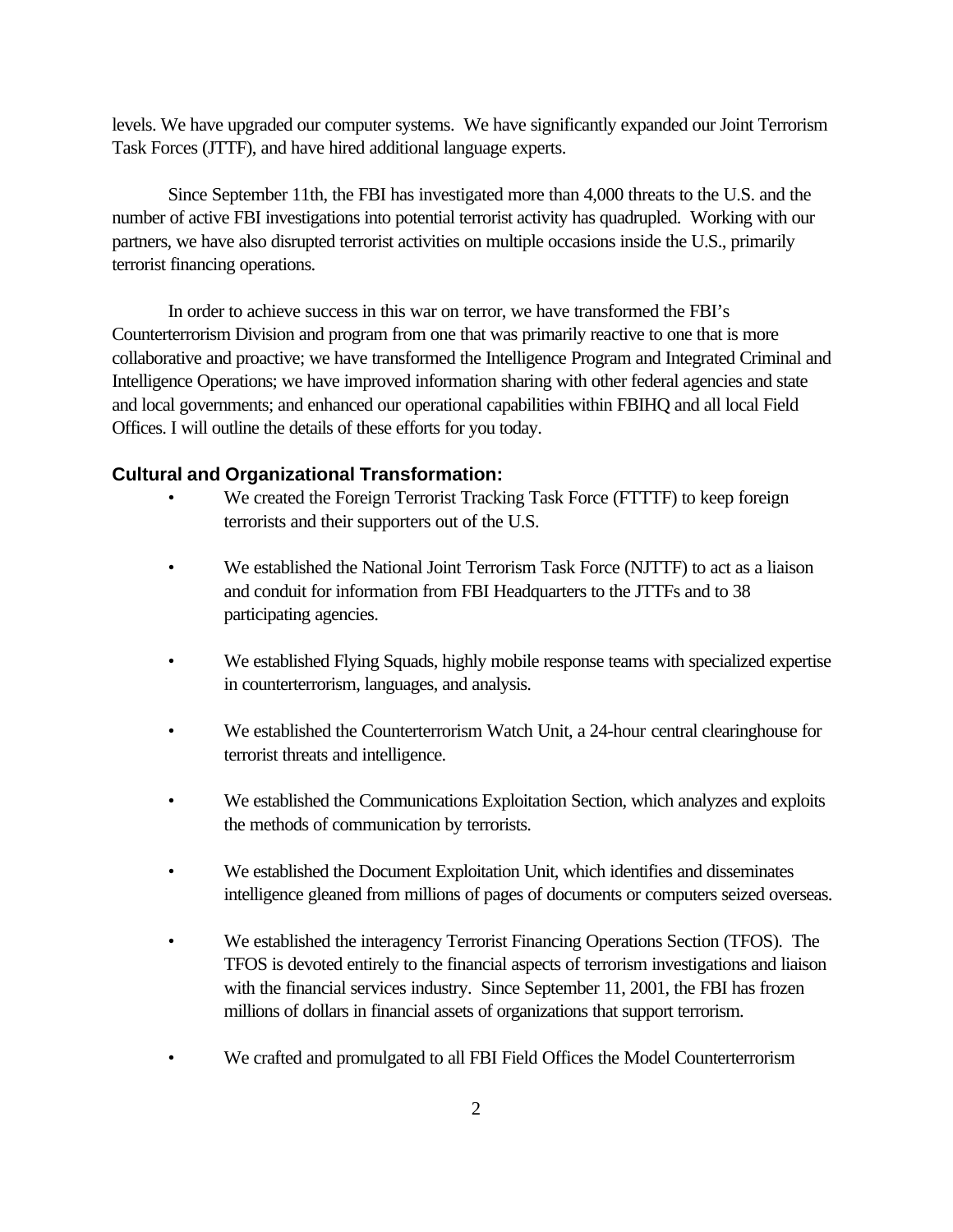Investigative Strategy, which is the blueprint for conducting intelligence driven and intelligence focused investigations. All FBI International Terrorism investigations now follow this prescribed approach.

# **Transformation of the Intelligence Program and Integrated Criminal and Intelligence Operations:**

- Investigations of international terrorism are by definition both "intelligence" and "criminal" investigations. They are intelligence investigations because their objective is "the detection and countering of international terrorist activities," and they employ the authorities and investigative tools that are reserved for the intelligence mission of protecting the U.S. against attack or other harm by foreign entities. They are criminal investigations since international terrorism against the U.S. constitutes a violation of the federal criminal code.
- Before September 11, 2001, due to limitations of the legal "wall", intelligence agents and criminal investigators working on a terrorist target had to proceed without knowing what the other may have been doing about the same target. In short, we were fighting international terrorism with one arm tied behind our back. The USA PATRIOT Act, coupled with the FISA Court of Review decision and ensuing Attorney General Guidelines, eliminated this "wall" and has enabled unprecedented information sharing, not only within the FBI, but with all our partners.
- Recognizing that the key to preventing terrorist attacks is the development of a robust intelligence base, we have placed tremendous emphasis on building a strong intelligence capability, which you will hear more about this afternoon.

# **Improvements in Information Sharing:**

- We formed the NJTTF, and expanded the number of JTTFs from 35, prior to September 11, 2001, to 84 today, with over 4,200 federal, state, and local law enforcement officers. The JTTFs partner FBI personnel with investigators from federal, state, and local agencies across the country and are critical force multipliers in our fight against terrorism. It is these police officers across the U.S. who are on the front lines in this fight and to whom we all owe a debt of gratitude for their tireless efforts.
- We disseminated thousands of Information Intelligence Reports to the Intelligence Community, and state and local law enforcement where permissible
- We established the FBI Intelligence Bulletin, which is disseminated weekly to more than 17,000 law enforcement agencies and to 60 federal agencies. Many bulletins are joint publications with the Department of Homeland Security.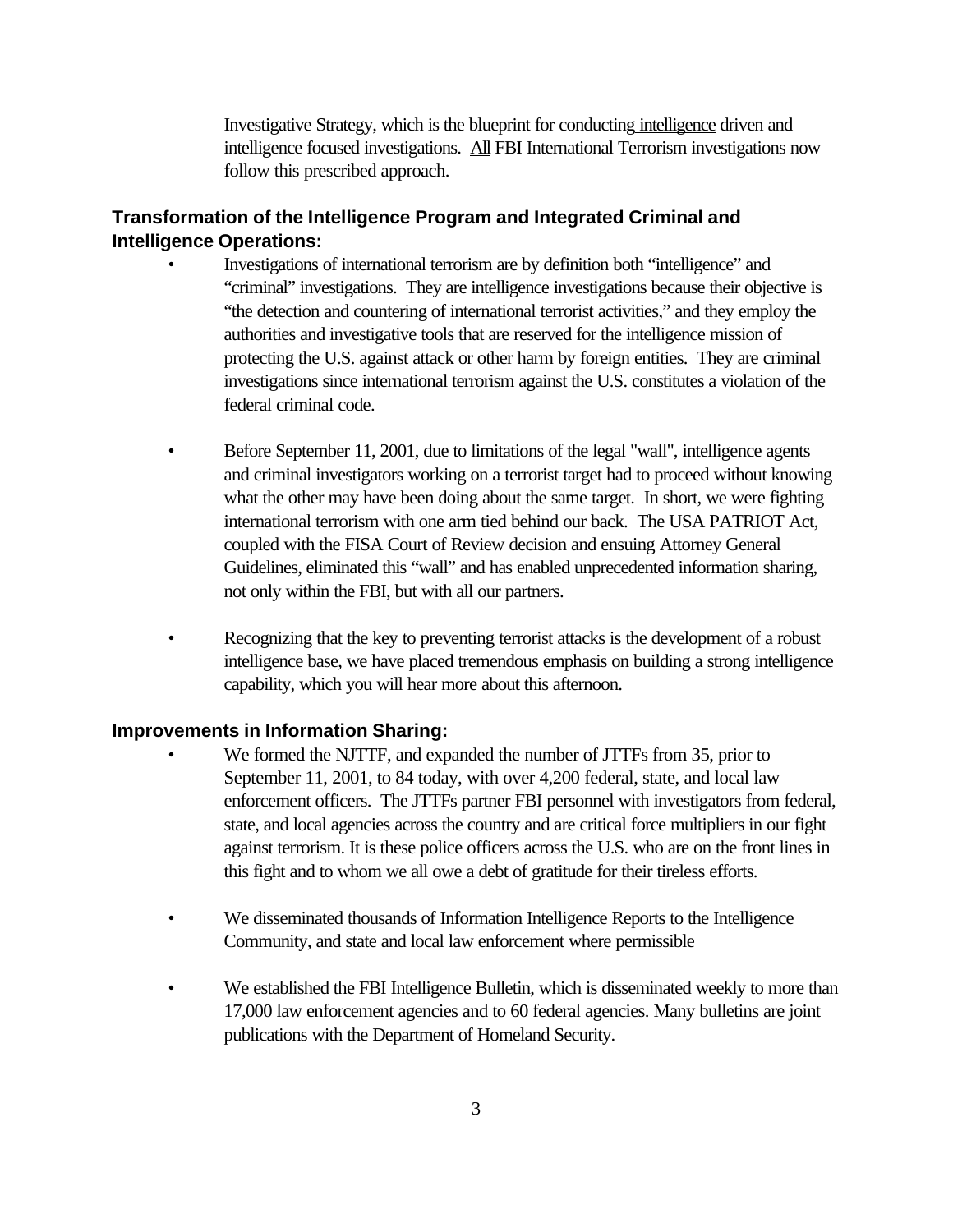# **Enhancement of Operational Capabilities within FBIHQ and the Field Offices:**

- **•** We shifted 480 Special Agents to counterterrorism investigations. Thanks to bipartisan congressional support, the FBI's Counterterrorism Program has experienced a 99 percent increase in total personnel and a 101 percent increase in total funding since September 11, 2001.
- We centralized Program Management, which ensures **accountability** for the national terrorism program and for investigations that require national-level management. This change reflects the reality that counterterrorism investigations have national and international dimensions that transcend field office territorial borders and require centralized direction and coordination.

With the help of the Intelligence Community and our state and local law enforcement partners, the FBI has identified and dismantled terrorist cells and individuals across the country, including in Buffalo, Cincinnati, Baltimore, Tampa, Newark, New York and Minneapolis. I have previously provided other classified examples of some of our intelligence successes to the Commission in closed session.

Mr. Chairman, it is important to note that we attribute our successes to our close coordination and information sharing with other members of the Intelligence Community, with our overseas partners, and with the essential force multipliers--the state and local law enforcement officials who participate on our Joint Terrorism Task Forces (JTTFs), who have and will continue to play a central role in our collective mission to prevent terrorism.

The initiatives that I have discussed today are just a few of the FBI's many innovative measures taken to transform the way we do business. Continued enhancement of our intelligence capabilities will ensure that the FBI is able to fulfill its criminal and intelligence responsibilities, and, moreover, its mission of terrorism prevention.

The nation calls upon the FBI to protect its citizens. We at the FBI will always answer that call. We remain committed to accomplishing our mission.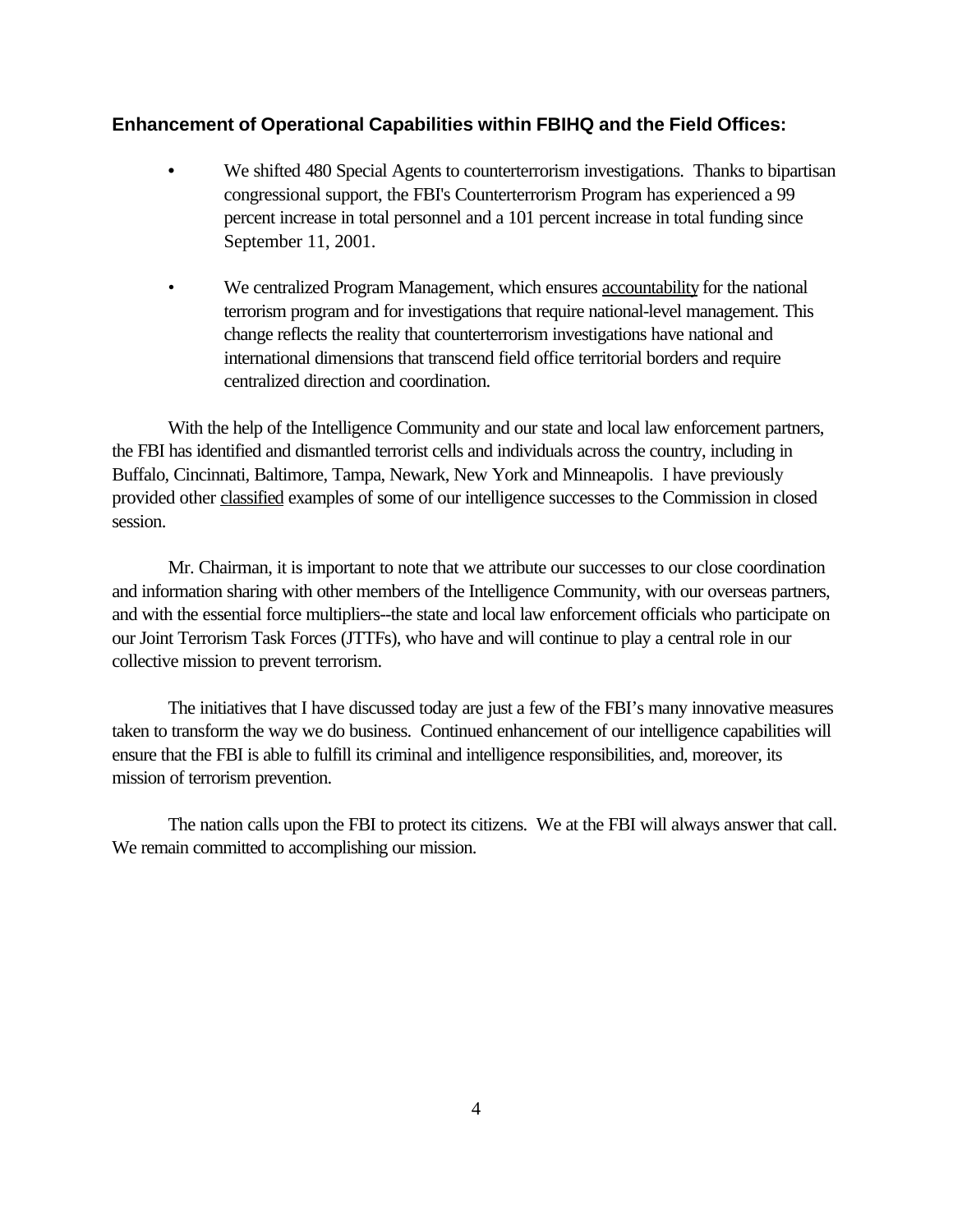# **Additional Background Material for the National Commission on Terrorist Attacks upon the United States**

# **April 14, 2004**

Since September 11, 2001, the FBI's Counterterrorism program has made rapid, comprehensive changes in order to meet its primary mission of detecting, disrupting and defeating terrorist operations before they occur. This document summarizes many of our new initiatives and improvements.

### **Improved Information Sharing and Operational Coordination**

Since September 11, 2001, the FBI has undertaken a number of initiatives to improve information sharing and coordination with our national and international partners. We began by quickly increasing the number of **Joint Terrorism Task Forces (JTTFs)** across the country, bringing the number up from 35 to 84 nationwide. The JTTFs partner FBI personnel with hundreds of investigators from various Federal, State, and local agencies and are important force multipliers in the fight against terrorism.

We also established a **National Joint Terrorism Task Force (NJTTF)** at FBI Headquarters, staffed by representatives from 38 Federal, State, and local agencies. The NJTTF liaisons with the local JTTFs and other participating agencies and acts as a conduit for information on terrorists threats and leads. The mission of the NJTTF is to enhance communication, coordination, and cooperation by acting as the "hub" of support for the JTTFs throughout the United States, providing a point of fusion for terrorism intelligence to support its operations. In order to fulfill this mission, the NJTTF has coordinated efforts to establish the FBI's **Law Enforcement Online (LEO)** virtual private network as the primary Internet-based information sharing platform for all law enforcement agencies in the United States. LEO operates in a "law enforcement sensitive" environment, enabling any law enforcement agency with a LEO account and an Internet connection to share terrorism information with JTTFs. The NJTTF is also working with LEO and the FBI's Office of Law Enforcement Coordination on the FBI **Electronic National Alert System**, which instantly notifies law enforcement of incidents that need immediate attention. This system was implemented in October 2003 and distributes instant messages directly to LEO accounts and the personal electronic device (e.g. pagers, personal digital assistants, cell phones, etc.) of participating law enforcement officers.

In February 2002, the FBI disseminated the first **FBI Intelligence Bulletin**. Since then, more than 120 bulletins have gone out to more than 18,000 law enforcement agencies and 60 U.S. Government agencies and their subcomponents, as well as government agencies in the United Kingdom, Canada, New Zealand, and Australia. The FBI Intelligence Bulletin is disseminated every Wednesday – with additional Special Edition Bulletins issued as circumstances warrant – through four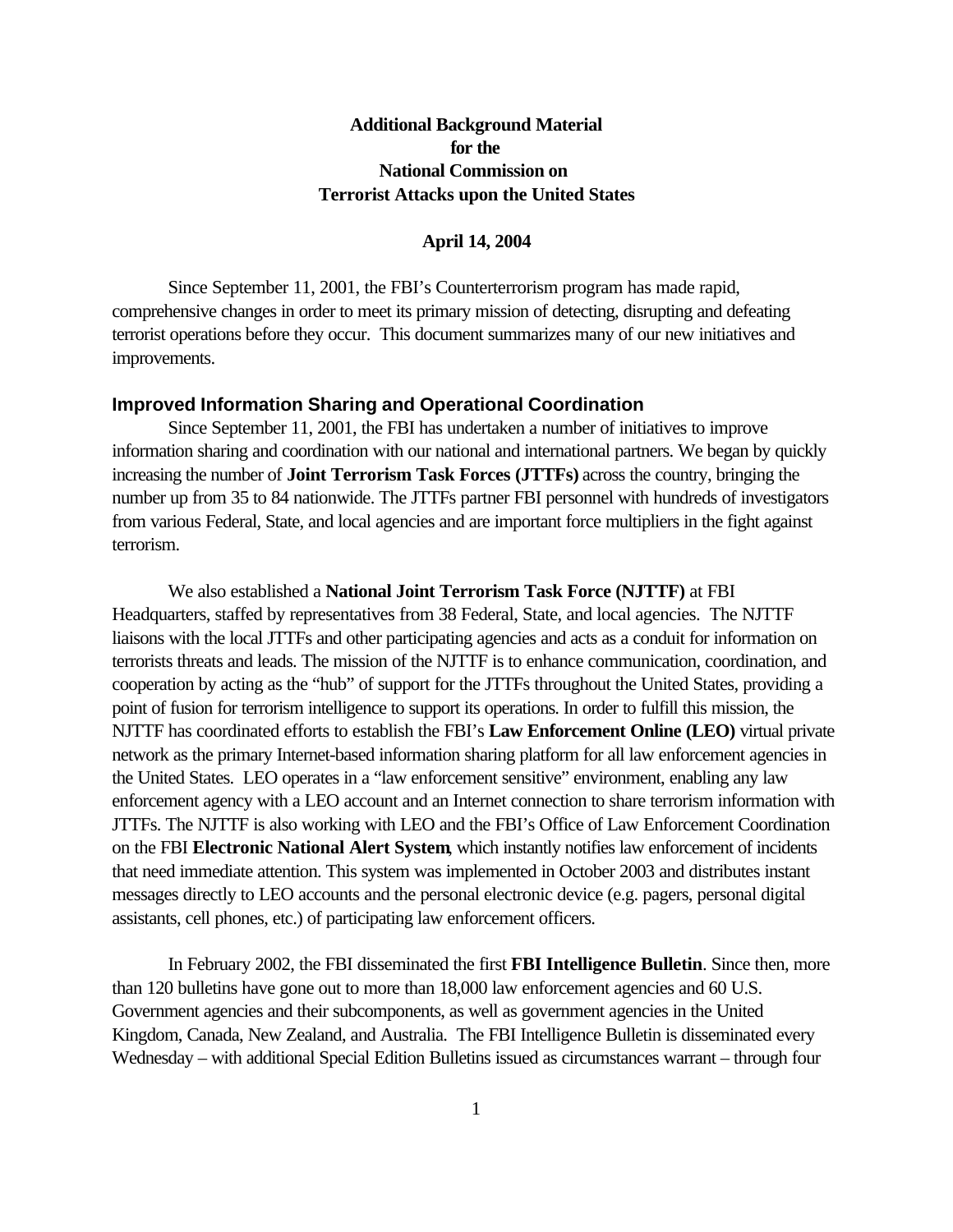mechanisms: LEO, the National Law Enforcement Telecommunications System (NLETS), the National Threat Warning System teletype, and the Regional Information Sharing System (RISS).

In May 2003, the Department of Homeland Security, the FBI, the Central Intelligence Agency, the State Department, and the Department of Defense formed the **Terrorist Threat Integration Center (TTIC)** to assess terrorism related intelligence collected domestically and abroad to form the most comprehensive possible threat picture. This summer, the TTIC, along with a portion of the FBI's Counterterrorism Division and the Director of Central Intelligence's Counterterrorist Center, will be colocated in a single new facility.

On December 1, 2003, the FBI, in conjunction with the Department of Homeland Security and State and members of the Intelligence Community, stood up the **Terrorist Screening Center (TSC)**. The mission of the TSC is to use information derived from the U.S. Intelligence Community and law enforcement agencies to identify known or suspected terrorists who are pulled over during routine traffic stops, who are screened while attempting to enter the U.S., or who apply for a VISA overseas. The TSC will consolidate unclassified identifiers from U.S. Government terrorist databases and provide 24/7 operational support for thousands of Federal, state, and local screeners across the country and around the world. The TSC will ensure that government investigators, screeners, and agents are working off the same unified, comprehensive set of anti-terrorist information, and that they have access to information and expertise that will allow them to act quickly when a suspected terrorist is screened or stopped. In its first two-and-a-half months of operation, the TSC received 1,848 calls from state, federal, and local law enforcement personnel, based on potential matches with known terrorists. This resulted in 740 positive identifications, some of whom have been apprehended and some of whom have been developed into informants or subjected to surveillance. On March 11, 2004, the TSC began using the **Terrorist Screening Database (TSDB)**. TSDB is the result of TSC's efforts to consolidate the disparate information currently held by multiple agencies and used in different ways into one unclassified law enforcement sensitive database that contains identifying information of known or suspected terrorists. The TSDB serves a single purpose – to help identify and detain potential terrorists in order to prevent future terrorist attacks.

On December 3, 2003, the FBI created a new **Office of Law Enforcement Coordination** (OLEC) to enhance the ability of the FBI to enhance cooperation and substantive relationships with all of our State and local law enforcement counterparts. The OLEC, which is run by a former Chief of Police, also has liaison responsibilities with the White House Homeland Security Council.

In addition, the FBI has moved to enhance the capabilities of its international **Legal Attaché (Legat)** offices. In the aftermath of the September 11 attacks, and throughout the following year, FBI Legats facilitated the rapid deployment of approximately 700 FBI personnel overseas. Last year, FBI Legats handled approximately 53,000 leads. The FBI's Legat program currently consists of 46 offices around the world, and new offices have been opened or are projected to open in the following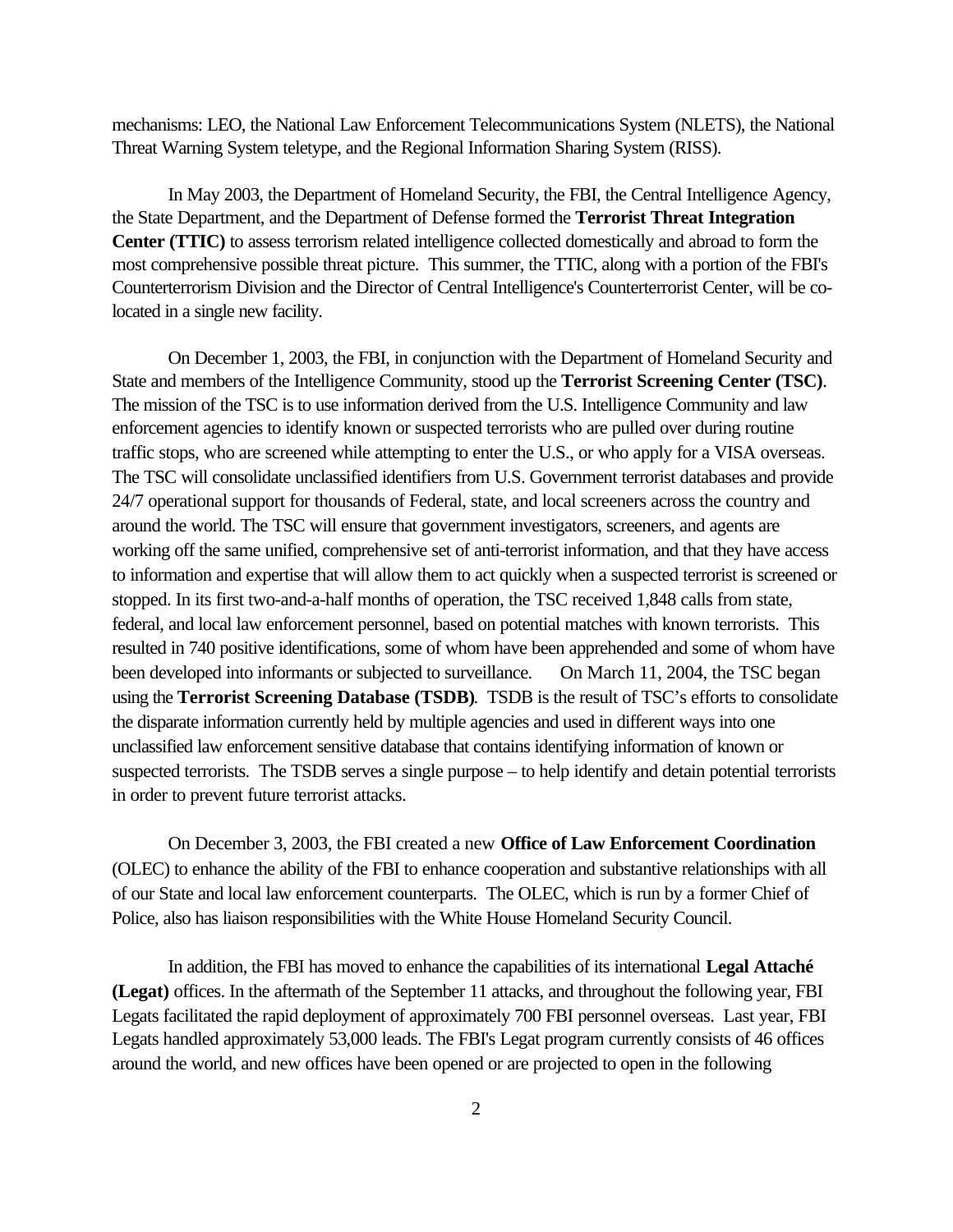locations: Abu Dhabi, United Arab Emirates; Kuala Lumpur, Malaysia; Sanaa, Yemen; Tbilisi, Georgia; and Tunis, Tunisia. In addition, the establishment of three sub-offices of existing Legats in Bonn, Germany (Legat Berlin); Milan, Italy (Legat Rome); and Toronto, Canada (Legat Ottawa) is being reviewed. The Legats in Amman, Islamabad, Manila, Ottawa, Riyadh, and Cairo are being augmented with additional personnel.

### **Improved Analytical and Intelligence Capabilities**

In October 2001, the FBI established a **College of Analytical Studies (CAS)** in order to provide training for all FBI analytical support personnel. The curriculum was developed with the recommendations and participation of the CIA, the Joint Military Intelligence College, and private educational institutions. The training consists of basic and advanced courses at Quantico, as well as CIA courses for FBI field personnel. Last year, more than 900 analysts completed the six-week training course. This training and stepped-up recruitment efforts have allowed us to dramatically increase the number of analysts dedicated to counterterrorism, from 218 in FY 2001 to 461 last year. Our FY 2004 appropriation is for 872.

By February 2002, the FBI had established an Intelligence Program and stood up the **Office of Intelligence (OI)**, led by an Executive Assistant Director (EAD) for Intelligence. The OI is staffed by FBI and CIA analysts who examine intelligence and ensure it is shared within the FBI, among JTTFs, and with TTIC and the rest of the U.S. Intelligence Community. In addition, the OI designs and manages a high-level daily intelligence product for the Director and other key FBI executives. This product helps prepare the Director for his daily briefings to the President and the Attorney General. In the period from October 2002 to September 2003, the FBI produced 2,425 Intelligence Reports.

The FBI has always operated as both a law enforcement and an intelligence agency. It has a dual mission to investigate and arrest the perpetrators of completed crimes (our "law enforcement mission") and to collect intelligence that will help prevent future crimes and assist policy makers in their decision making (our "intelligence mission"). History has shown that we are most effective in protecting the U.S. when we perform these two missions in tandem.

# **Revised Training Curriculum for New Agents**

The FBI has expanded the integration of counterterrorism and counterintelligence training into every facet of New Agents training. Since September 11, 2001, an additional 32 hours of counterterrorism and counterintelligence training have been added to the curriculum, for a total of 55 hours. Last year, a number of additional in-service courses were offered, including: Basic International Terrorism Operations, Basic Analyst School, Advanced Analytical courses, and Counterterrorism Management for field supervisors. In addition, all FBI field offices provide eight hours of counterterrorism awareness training.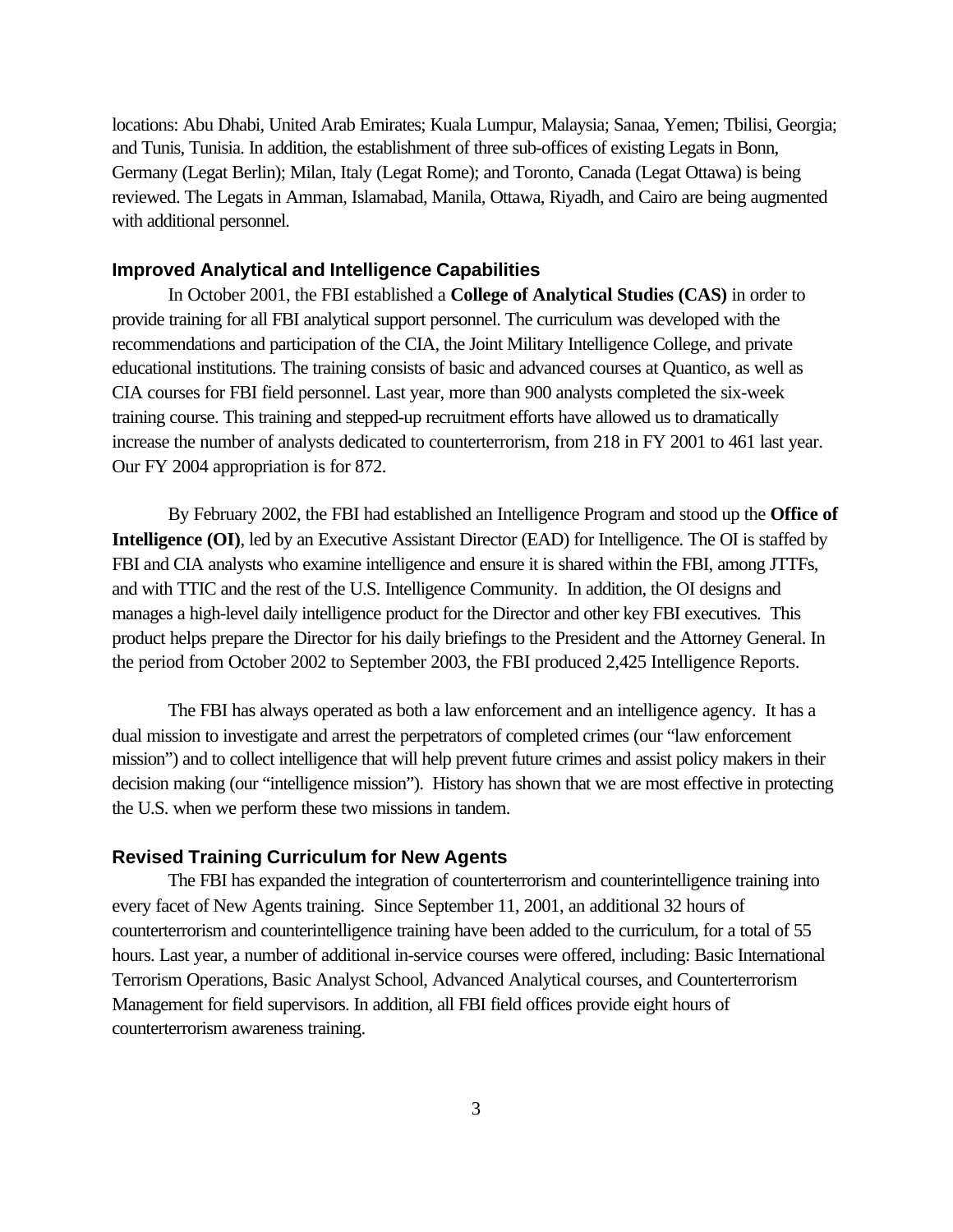# **Enhanced Language Translation Capability**

The FBI's approximately 1,200 translators are stationed across 52 field offices and Headquarters, and are now connected via secure networks that allow a translator in one FBI office to work on projects for any other office. Since the beginning of FY 2001, we have recruited and processed more than 30,000 translator applicants. These efforts have resulted in the addition of nearly 700 new linguists with a "Top Secret" security clearance.

In addition, shortly after September 11, 2001, we formed a **Language Services Translation Center** to act as a "command and control" center to coordinate translator assignments and ensure our capacity to render immediate translation assistance. On February 11, 2003, in accordance with the USA PATRIOT Act, the Director of the CIA established the **National Virtual Translation Center (NVTC)** and designated the FBI as its Executive Agent. Like the Language Services Translation Center, this Center acts at a clearinghouse to provide timely translations for Intelligence community Agencies.

### **Increased Foreign Intelligence Surveillance Act (FISA) Collection**

FISA coverage has increased significantly since September 11, 2001, reflecting both our increased focus on counterterrorism and counterintelligence investigations and improvement in the operation of the FISA process. From 2001 to 2003 the number of FISA applications filed annually with the Foreign Intelligence Surveillance Court increased by 85 percent. The FISA Court's granting of such FISAs has helped us investigate terrorist networks and operations and disrupt terrorist plots. In addition, the **USA PATRIOT Act** made a number of important changes to FISA procedures that have assisted our counterterrorism efforts. The most important of these was the dismantling of many of the walls between criminal and intelligence operations. This provision has given us the ability to coordinate our intelligence and criminal investigations and to use the full range of investigative tools against a suspected terrorist.

For example, on the intelligence side of an investigation, we can conduct surveillance on the suspected terrorist to learn about his movements and identify possible confederates, we can obtain FISA authority to monitor his conversations, and/or we can approach and attempt to cultivate him as a source or an operational asset. On the criminal side, we now have the option of incapacitating him through arrest, detention, and prosecution. Lowering the wall allows us to continuously balance the opportunity to develop intelligence against the need to apprehend the suspect and prevent him from carrying out his terrorist plans. This integrated approach has guided our operations, and it has successfully foiled terrorist plots from Seattle, Washington, to Detroit, Michigan, to Lackawanna, New York.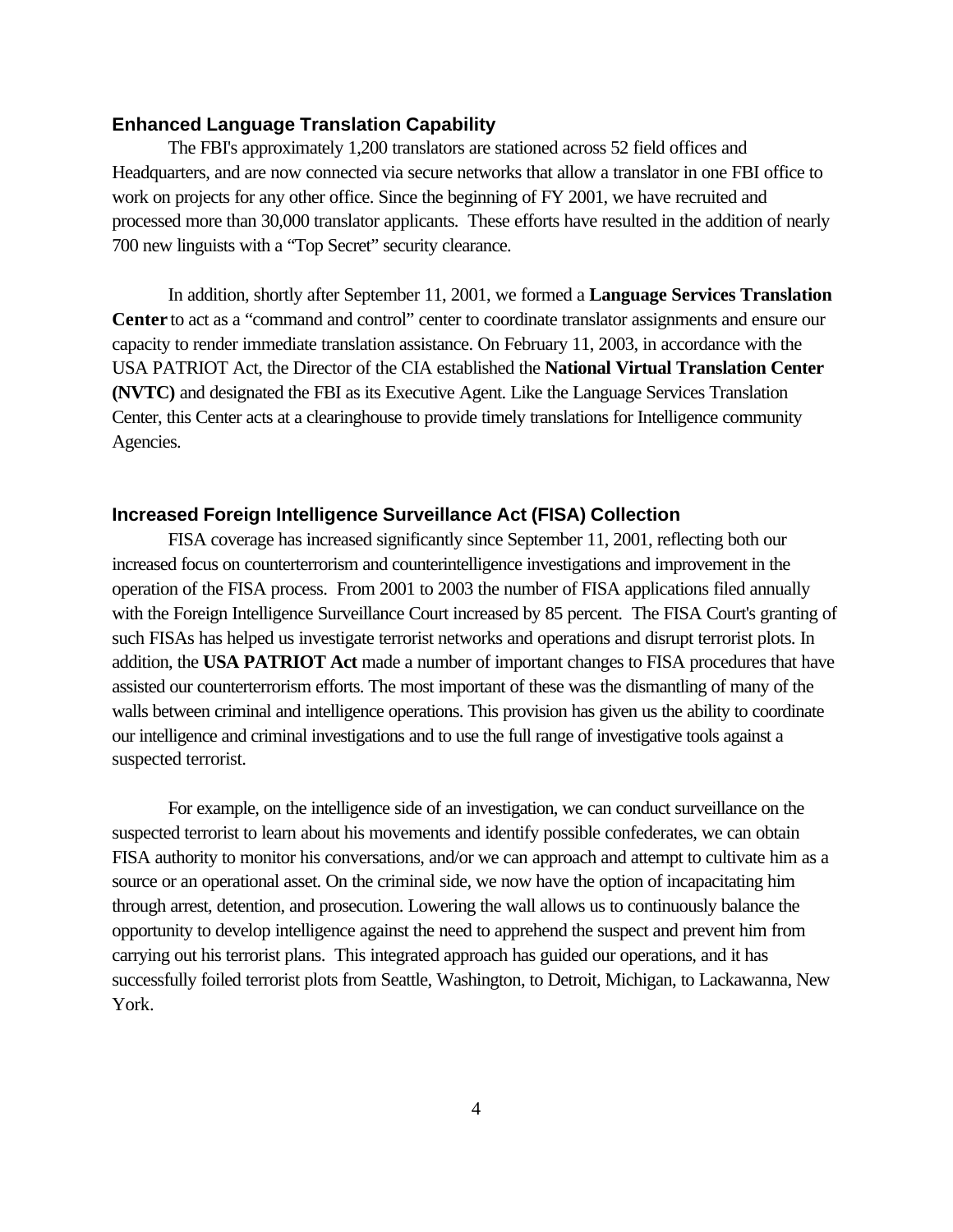### **Specialized New Counterterrorism Units**

On September 11, 2001, we established the **Counterterrorism (CT) Watch Unit** (then called the "Executive Watch"), as the FBI's 24-hour central clearinghouse for terrorist threats and actionable intelligence. As the FBI's "Threat Central," CT Watch is the focal point for the receipt, preliminary analysis, and immediate assignment for action on all terrorism threats. It ensures that all FBI Field Offices and Legal Attachés, all relevant government leaders and agencies, all JTTFs, and all state and local law enforcement agencies receive timely notification of terrorist threats. CT Watch is also responsible for producing several daily publications, including:

- The Director's Daily Briefing Book (DDBB), which contains a daily update on all significant threat information and updates on current terrorism investigations.
- The **FBI Daily Counterterrorism Update (DCTU)**, which contains a summary of significant ongoing or very recent incidents that may be terrorism related.
- The **Daily Intelligence Summary (DIS)**, which contains a daily update of significant intelligence collected concerning terrorist operations.

We also established the interagency **Terrorist Financing Operations Section (TFOS)**, which is devoted entirely to the financial aspects of terrorism investigations. TFOS has focused on information sharing and the abilities of the JTTFs and Criminal Investigative units in the field to identify, predict and prevent future criminal enterprises. In cooperation with the financial services industry, we have frozen more than \$172 million in financial assets from organizations that support terrorism.

In early 2002, we created "**Flying Squads**" to provide rapid, highly mobile support in terrorism investigations around the globe. These teams have expertise in counterterrorism, FISA requirements, foreign languages, and intelligence analysis, as well as specialized knowledge of al Qaeda and familiarity with the U.S. Intelligence Community.

In December 2002, we established the **Communications Exploitation Section**, which analyzes terrorist electronic and telephone communications and identifies terrorist associations and networks. The following month, we established the **Document Exploitation Unit**, which identifies and disseminates intelligence gleaned from millions of pages of documents or computers seized overseas by intelligence agencies.

# **Restructured Existing Operational Units**

In addition to establishing new Counterterrorism Sections and Units, we have also restructured our existing operational units to provide new or improved capabilities to address the terrorist threat. A short summary of the functions and activities of the Counterterrorism Division's other operational units is provided below.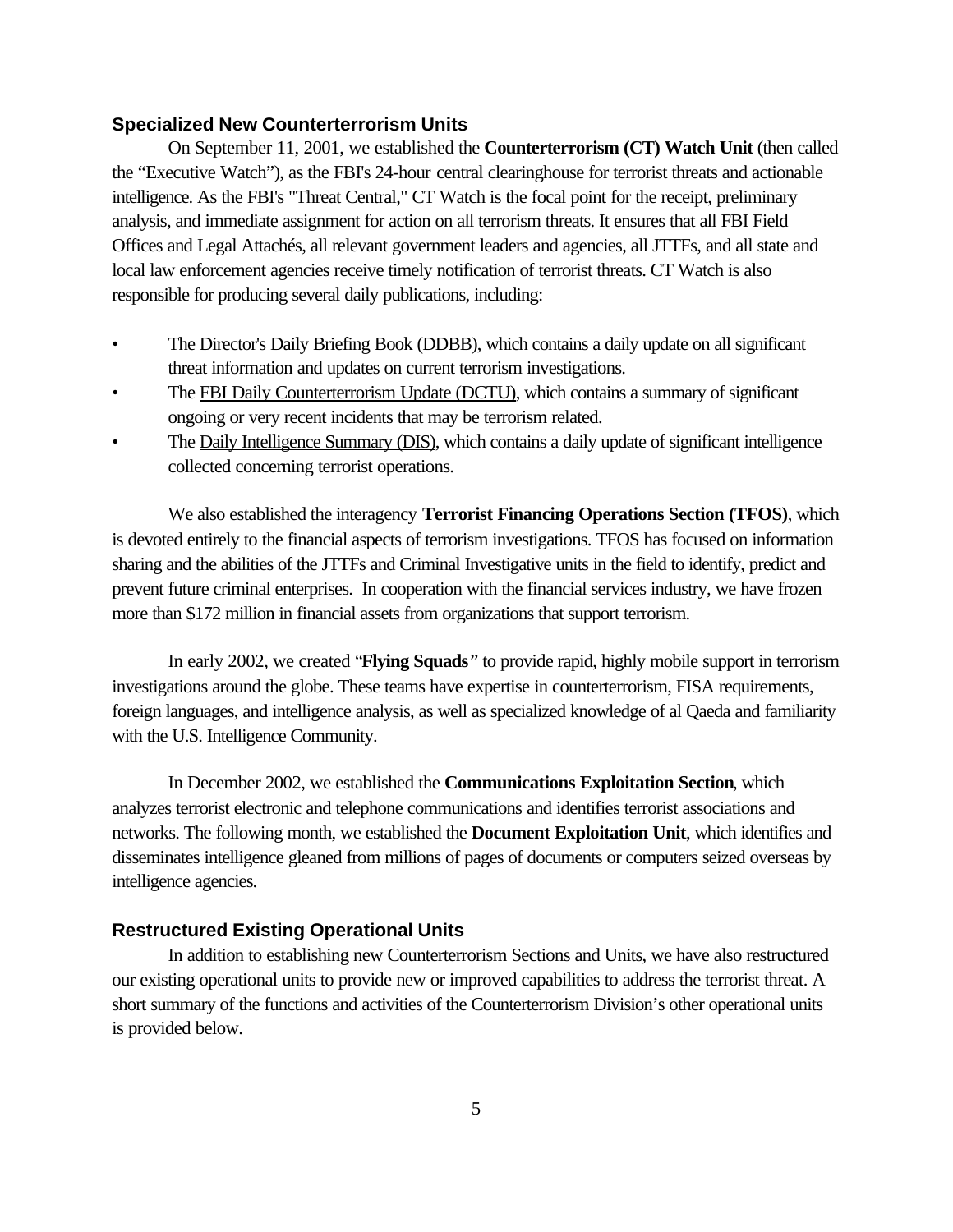The **Investigative Operations Branch** supports, coordinates, and manages terrorism-related investigations. It is comprised of four sections.

The International Terrorism Operations Section I (ITOS I) supports, coordinates, and provides oversight of FBI international counterterrorism operations related to al Qaeda and other Sunni extremist groups.

The International Terrorism Operations Section II (ITOS II) supports, coordinates, and provides oversight of FBI international counterterrorism operations related to other groups, such as Hizballah, HAMAS, and Palestinian Islamic Jihad, as well as the terrorist threat from state sponsors of terrorism.

The Domestic Terrorism Operations Section (DTOS) supports, coordinates, and provides oversight of FBI domestic counterterrorism operations, including animal rights extremists and eco-terrorists. In addition, DTOS's Special Events Unit plays a major role in planning, coordinating, and managing support to field offices charged with counterterrorism responsibilities for special events such as the Super Bowl, the Olympic Games, and the Republican and Democratic National Conventions.

The Terrorism Reports and Requirements Section (TRRS) oversees the dissemination of raw intelligence reports and executes policies and procedures established by the Office of Intelligence. Since its inception in 2002, TRRS has disseminated more than 2,800 intelligence information reports to members of the Intelligence, Policy, and Law Enforcement Communities. When possible, these reports have been produced at the unclassified level in to order to allow rapid sharing information sharing with state and local security entities.

In addition to CT Watch *(see above)*, the **National Threat Center Section (NTCS)** administers four other units relating to threat management.

The Threat Monitoring Unit (TMU) supports the FBI's operational role in defending the United States from the threat of terrorism by receiving, assessing, and disseminating threat information and suspicious activity in conjunction with FBIHQ, FBI Field Offices, Legal Attachés, and the Intelligence Community. Each month, the TMU processes approximately 1,000 threat and suspicious activity referrals from various federal, state and local governmental and law enforcement agencies, ensuring that the appropriate FBI units, JTTFs, and other government agencies are expeditiously apprized of the threat information. In addition, more than 2,700 significant threat and suspicious activity reports have been recorded into a searchable TMU threats database.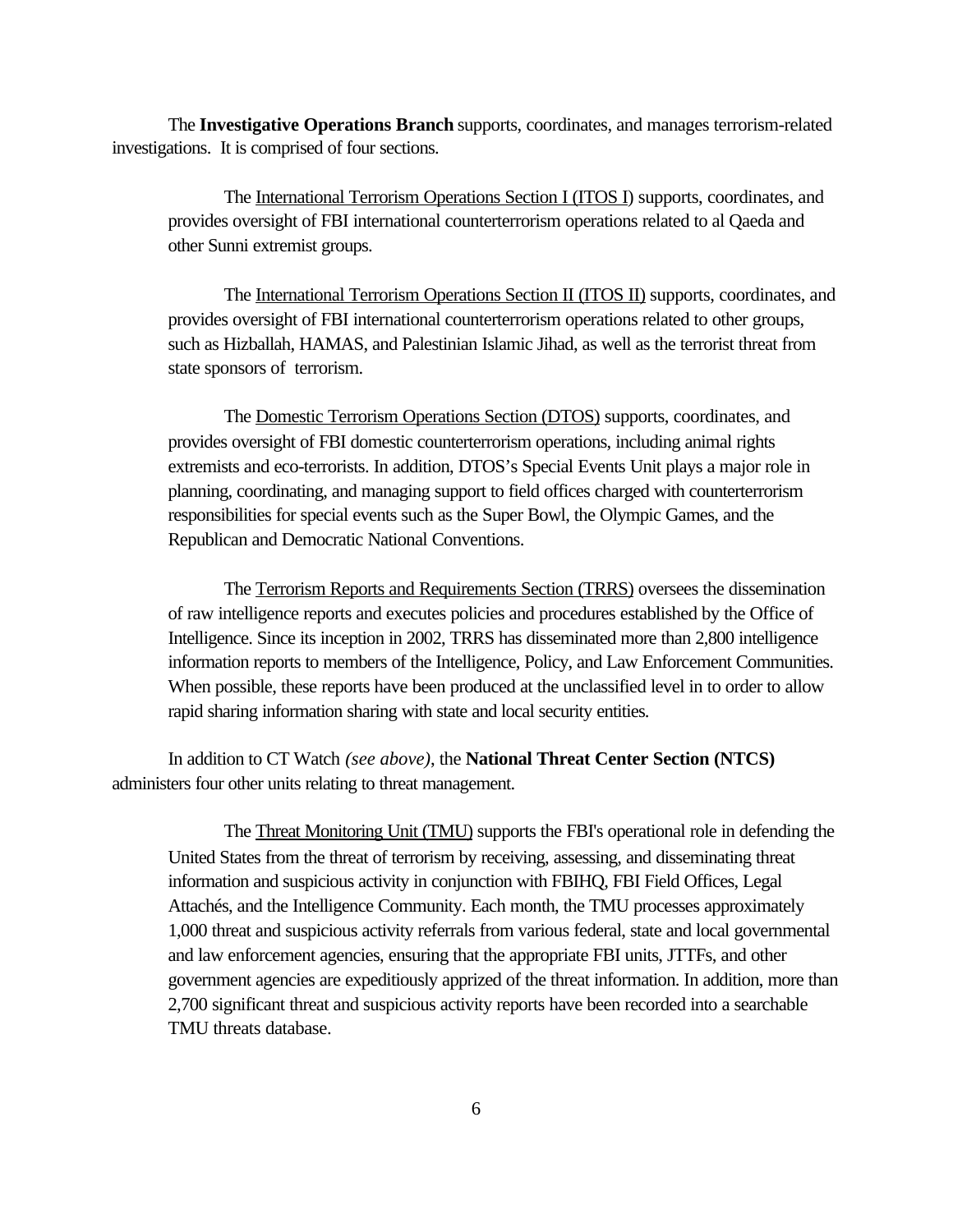The Public Access Center Unit (PACU) provides the public with safe, reliable, and effective avenues to report information regarding terrorist and other criminal activity to the FBI via the Internet and a toll-free telephone hotline. The unit also analyzes and processes this information for FBI investigative and intelligence purposes, and for dissemination to appropriate Federal, state, local, and international agencies. The PACU receives and disseminates approximately 100 threat leads per month. The FBI and the Department of Homeland Security (DHS) are entering into a 120-day pilot program which will route all DHS Web site Tip information to the FBI Tip Web site for processing by the PACU. The unit will then provide DHS with the ability to view and track the work flow of these tips in real-time and receive immediate notification when any action leads are sent to the field.

The Terrorist Watch and Warning Unit (TWWU) provides current terrorist-related intelligence information and analysis to a broad spectrum of users through the FBI Intelligence Bulletin *(see above)*. In addition, the TWWU produces Special Event Threat Assessments that provide localized strategic threat analysis to field offices and local law enforcement agencies hosting large-scale special events such as the Super Bowl, New Year's Eve festivities and the President's State of the Union Address. The TWWU has disseminated over 140 Special Event Threat Assessments and updates.The TWWU is also responsible for the FBI's Terrorist Watch List (TWL), which is available to nationwide law enforcement through the National Criminal Information Center (NCIC). The TWL contains names of current subjects of FBI counterterrorism investigations.

The Strategic Information and Operations Center (SIOC) is primarily an administrative unit which supports the flow of information among the various FBI units and among the FBI and outside agencies. Information concerning significant incidents and case updates is communicated to SIOC via telephone, e-mail and fax and is immediately routed to the appropriate outside agencies, FBIHQ Units, FBI field offices and/or Legats by the SIOC staff. SIOC also disseminates National Law Enforcement Telecommunications System (NLETS) messages to government agencies throughout the U. S., and publishes the "SIOC Morning Report," a daily summary of pertinent intelligence articles from the FBI and the intelligence community, which is distributed to FBI Field Offices and to JTTF members across the country.

The **Counterterrorism Operational Response Section** lends critical support in three areas. It supports the NTTJ; it coordinates deployment of the Headquarters-based Flying Squads and the field office-based Rapid Deployment Teams; and it conducts liaison with the Department of Defense (DOD) and manages FBI personnel working with the military in Guantanamo Bay, Cuba, and Afghanistan.

The **Counterterrorism Analysis Branch** oversees the bulk of the Counterterrorism Division's intelligence functions, including analysis, evidence exploitation, and the preparation and dissemination of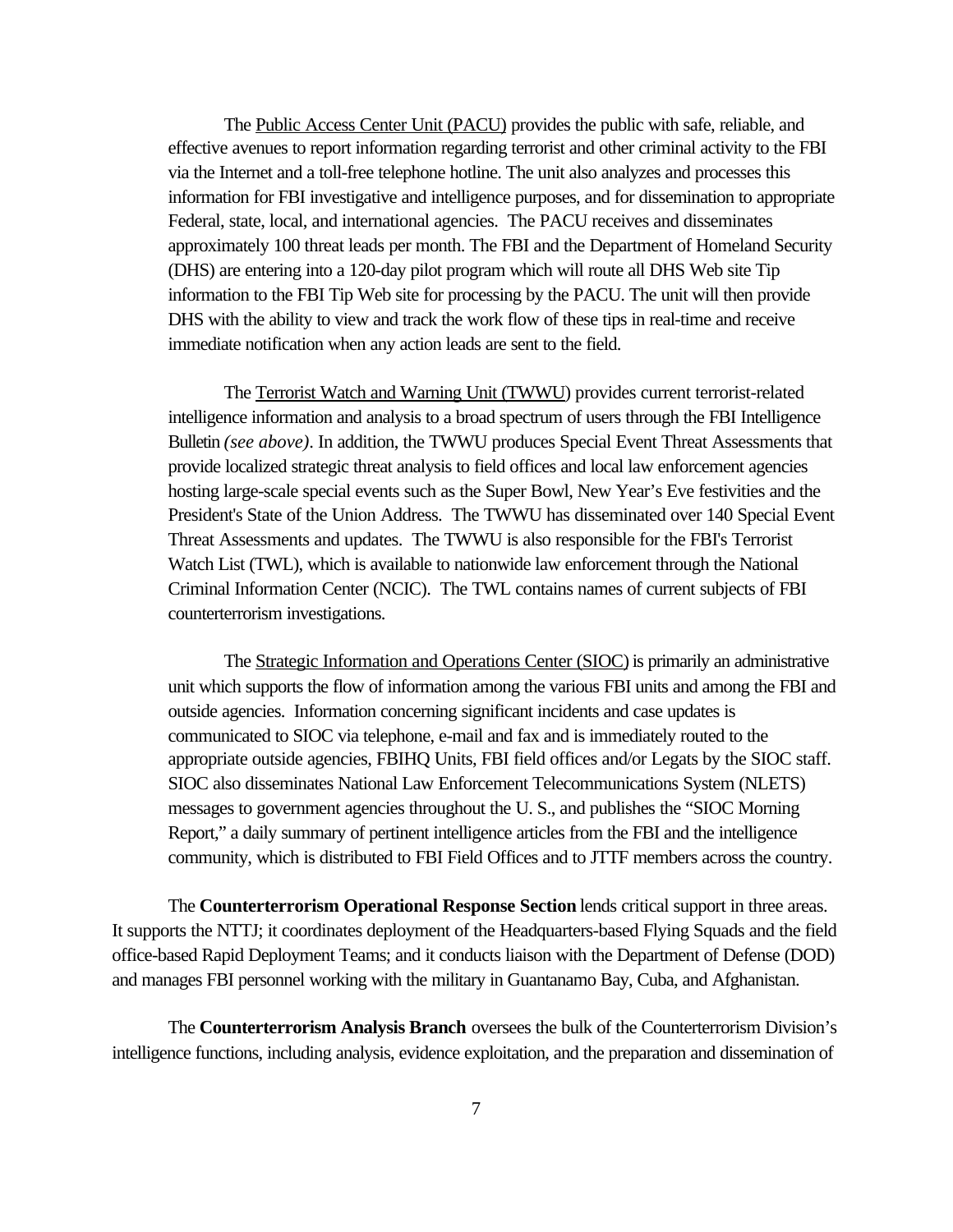finished intelligence products and briefing materials. Today, the Counterterrorism Analysis Branch operates with the guidance and oversight of the FBI's Office of Intelligence and is a vital part of the FBI's enterprise-wide intelligence program. It is comprised of two sections.

The Counterterrorism Analysis Section includes five units whose areas of focus mirror those of the units in the Investigative Operations Section. In support of the FBI's counterterrorism operations, these units examine the composition, activities, tradecraft, ideology, and linkages of terrorist groups, and they assess terrorist activities and threats to assist FBI managers in making decisions about deployments and the allocation of resources.

The Communications Exploitation Section processes information and disseminates information derived from the full range of media. It is an integral participant in the National Document Exploitation Center process.

#### **Success Stories**

Of course, the most important aspect of all of these changes and reorganizations is the degree to which they have aided the FBI in disrupting and destroying terrorist threats. Following are a few of the FBI's success stories.

#### The Lackawanna Six

On September 13, 2002, the FBI arrested five U.S. citizens near Buffalo, New York (Sahim Alwan, Faysal Galab, Yahya Goba, Shafal Mosed, and Yasein Taher), charging them with "providing, attempting to provide, and conspiring to provide material support and resources to a designated foreign terrorist organization." In addition, Mukhtar Albakri, also a U.S. citizen, was rendered from Bahrain to the United States pursuant to an arrest warrant on the same charges. All six individuals were indicted on these charges on October 21, 2002. The arrests and indictments were based on information indicating that these individuals traveled to an Al Qaeda training camp in Afghanistan in the spring/summer of 2001, where they received military training and were visited by Usama Bin Laden. All six subjects pled guilty to terrorist related charges and received prison sentences ranging between seven and ten years. These subjects are also cooperating with ongoing terrorist investigations and have provided significant and corroborated reporting.

# Benevolence International Foundation

On October 9, 2002, Enaam Arnaout, also known as Samir Motaleb, was indicted on federal charges for activities he undertook as Executive Director of the Chicago-based Non-Governmental Organization (NGO) Benevolence International Foundation (BIF). Arnaout was charged with racketeering, material support to a designated foreign terrorist, money laundering; mail fraud, and wire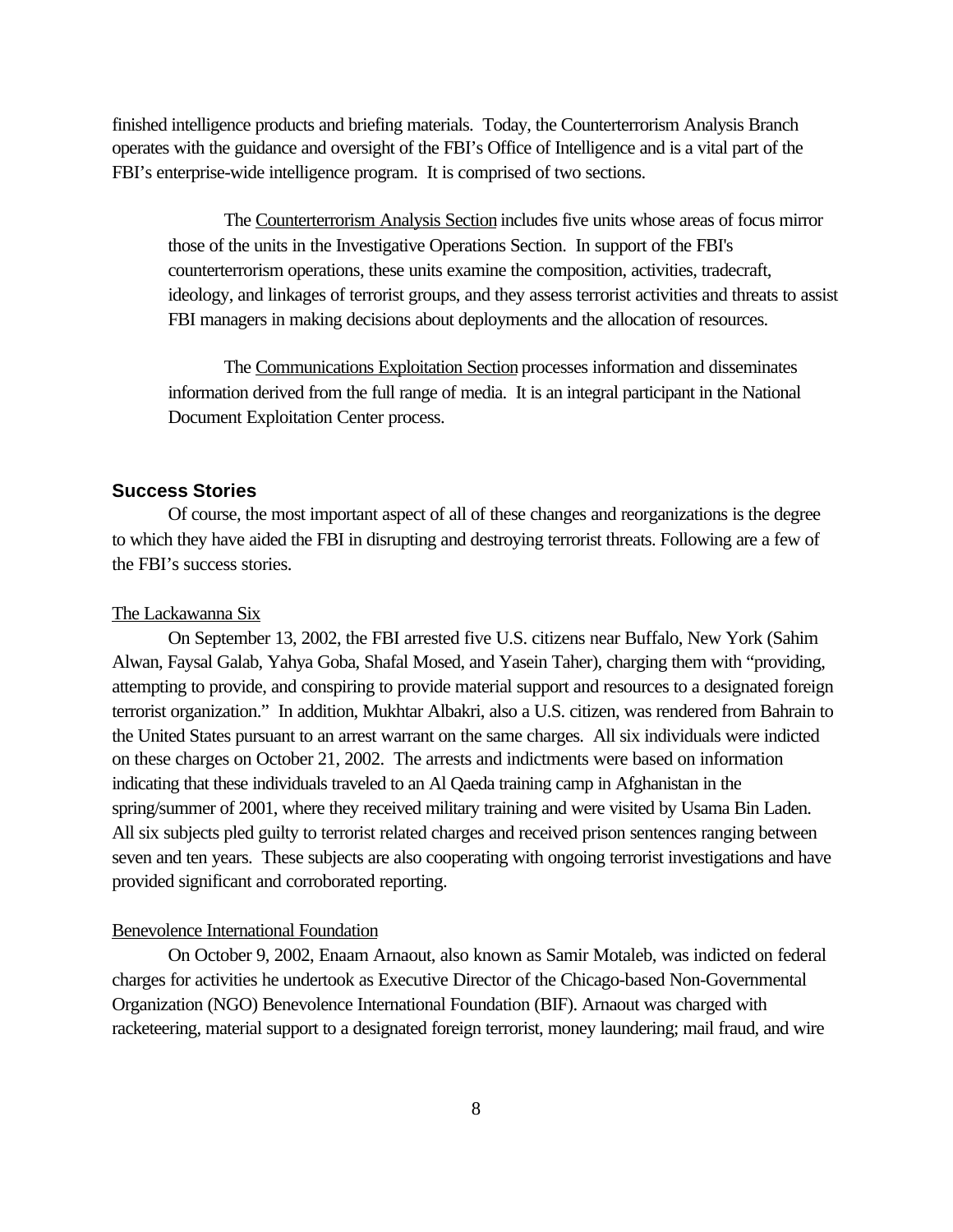fraud. Aranout and his BIF organization are believed to have provided facilitation, procurement, and financial support to Al Qaeda and other terrorist organizations.

#### Portland, Oregon

On October 3, 2002, six individuals were indicted on federal charges in the District of Oregon. The six (Ahmed Bilal, his brother, Mohammad Bilal, Habes Al-Saoub, Patrice Ford, Jeffrey Battle, and October Lewis) were charged with conspiracy to levy war against the united states, conspiracy to provide material support and resources to a terrorist organization, conspiracy to contribute services to al Qaeda and the Taliban, and possessing firearms in furtherance of crimes of violence. The following day, Battle, Ford, and Lewis were arrested in Portland and Muhammad Bilal was arrested in Detroit. Several days later, Ahmed Bilal was apprehended in Malaysia and returned to the United States. With the exception of Al-Saoub, these subjects have pled guilty to terrorism related and money laundering charges and have received federal sentences ranging from three to eighteen years. The only subject who has not been brought to justice, Al-Saoub, is believed to have been killed in Pakistan, by Pakistani military authorities.

# Earnest James Ujamma

On July 22, 2002, Earnest James Ujamma, aka Bilal Ahmed, was arrested on a material witness warrant. Ahmed is suspected of being involved in a terrorist training facility in Bly, Oregon and providing other material support to terrorism. He was indicted on August 28, 2002, of conspiracy to provide material support and resources to a terrorist organization and possessing firearms in furtherance of a crime of violence. Bilal Ahmed is an American-born Muslim convert who has worked for and provided services to Abu Hamza al-Masri. These services included taking computers to the Taliban prior to U.S. action in Afghanistan, as well as introducing a current Guantanamo Bay detainee to individuals at al Qaeda training camps in Afghanistan, enabling their matriculation into a terror training camp. Ahmed was under investigation based on information that he (on behalf of the Egyptian-born Sheikh Abu Hamza al-Masri of the Finsbury Park Mosque in London) provided material support to terrorism by attempting to establish a training camp in southern Oregon, pursuant to Hamza's *jihad* recruiting program, and served as Hamza's representative for the delivery of cash, computer hardware and software, and at least one combatant to Taliban and al Qaeda activities inside Afghanistan. Ujamma has pled guilty to terrorism related charges and has received a two year sentence. This investigation coupled with Ujamma's cooperation, has provided a wealth of intelligence which is being pursued aggressively against additional terrorist targets.

#### Holy Land Foundation

The Holy Land Foundation for Relief and Development (HLF) is registered as a nonprofit humanitarian organization that has conducted fund-raising activities in the United States. In December 2001 the Department of Treasury's Office of Foreign Assets Control (OFAC) designated HLF as a Specially Designated Terrorist (SDT) based on information that HLF provided material support to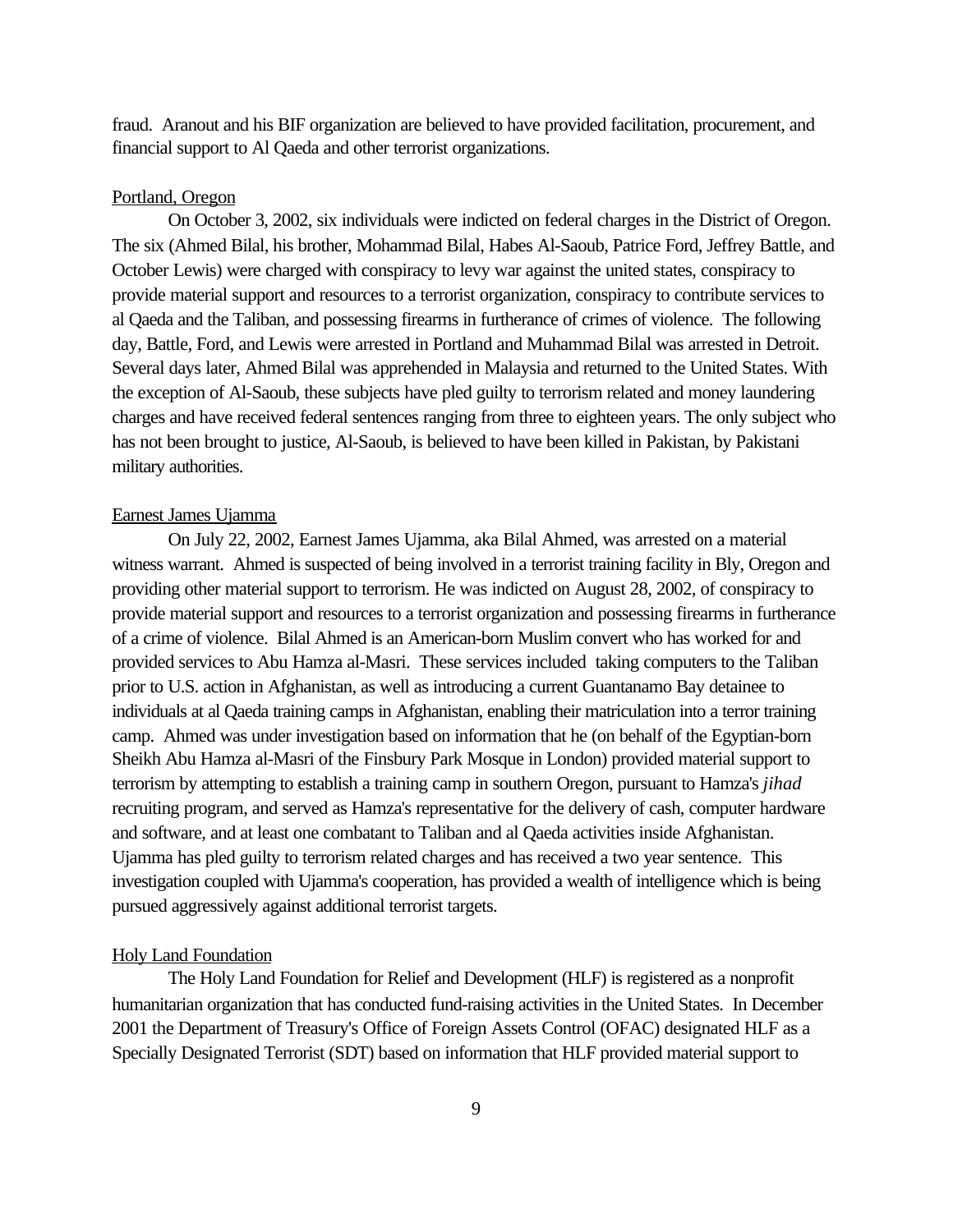HAMAS. InfoCom, a computer company and Internet Service Provider closely associated with HLF, is being investigated for providing material support to terrorism and multiple violations of the International Emergency Economic Powers Act for illegal shipments to state sponsors of terrorism. FBI investigation has determined that InfoCom is facilitating the HLF's fund-raising efforts via their computer support and may be assisting HAMAS via covert communications. As a result of a superceding indictment related to the InfoCom investigation, the Dallas Division arrested four suspects who had been indicted for terrorist related charges. Two additional suspects were also indicted, however, they are in fugitive status and remain at large. The four individuals arrested on these charges are expected to go to trial in the immediate future. It is important to note that one of the fugitives is Mousa Marzook, the Deputy Head of the HAMAS Political Bureau and a Specially Designated Terrorist.

#### Jewish Defense League

Investigation by the Los Angeles JTTF revealed that Irving Rubin and Earl Krugel were active members of the Jewish Defense League (JDL), a known violent extremist Jewish Organization. A Cooperating Witness reported statements made by Rubin and Krugel indicating a plan to attack the Islamic Muslim Public Affairs Council (IMPAC) office in Los Angeles or possibly the California office of United States Congressman Darrell Issa. Statements made by Kruger indicated the motivation for the attack was to serve as a "wake up call" to the Muslim Community. Rubin and Krugel were arrested by members of the Los Angeles JTTF for conspiring to build and place an improvised explosive device at the IMPAC office. Irving Rubin committed suicide and Earl Krugel's charges are pending.

# Ahmad Omar Saeed Sheik

Daniel Pearl, South Asia Bureau Chief for the *Wall Street Journal*, was kidnaped in Pakistan on January 23, 2002, and subsequently murdered. The Newark Field Office assumed the investigation due to the fact that the kidnaping was perpetrated via internet email through the Dow Jones/Wall Street Journal's computer server system, which is located in South Brunswick, New Jersey. As a result of exceptional international law enforcement and intelligence community cooperation, Ahmad Omar Saeed Sheik, a British national and Islamic radical, was apprehended in Pakistan in early February 2002. As a result of investigative work into the source of the e-mailed ransom communications, three other Pakistani nationals – Fahad Naseem, Salman Saqib, and Sheik Mohamed Adeel – were also apprehended. All four were charged and convicted under Pakistani law for Pearl's abduction and murder. Sheik was sentenced to death by hanging and the other three were sentenced to 25 years in prison.

#### KKK

On February 12 and 13, 2003, Joshua Caleb Sutter and Davis Wayne Hull, Imperial Wizard of the White Knights of the Ku Klux Klan, were arrested on a range of charges, including teaching or